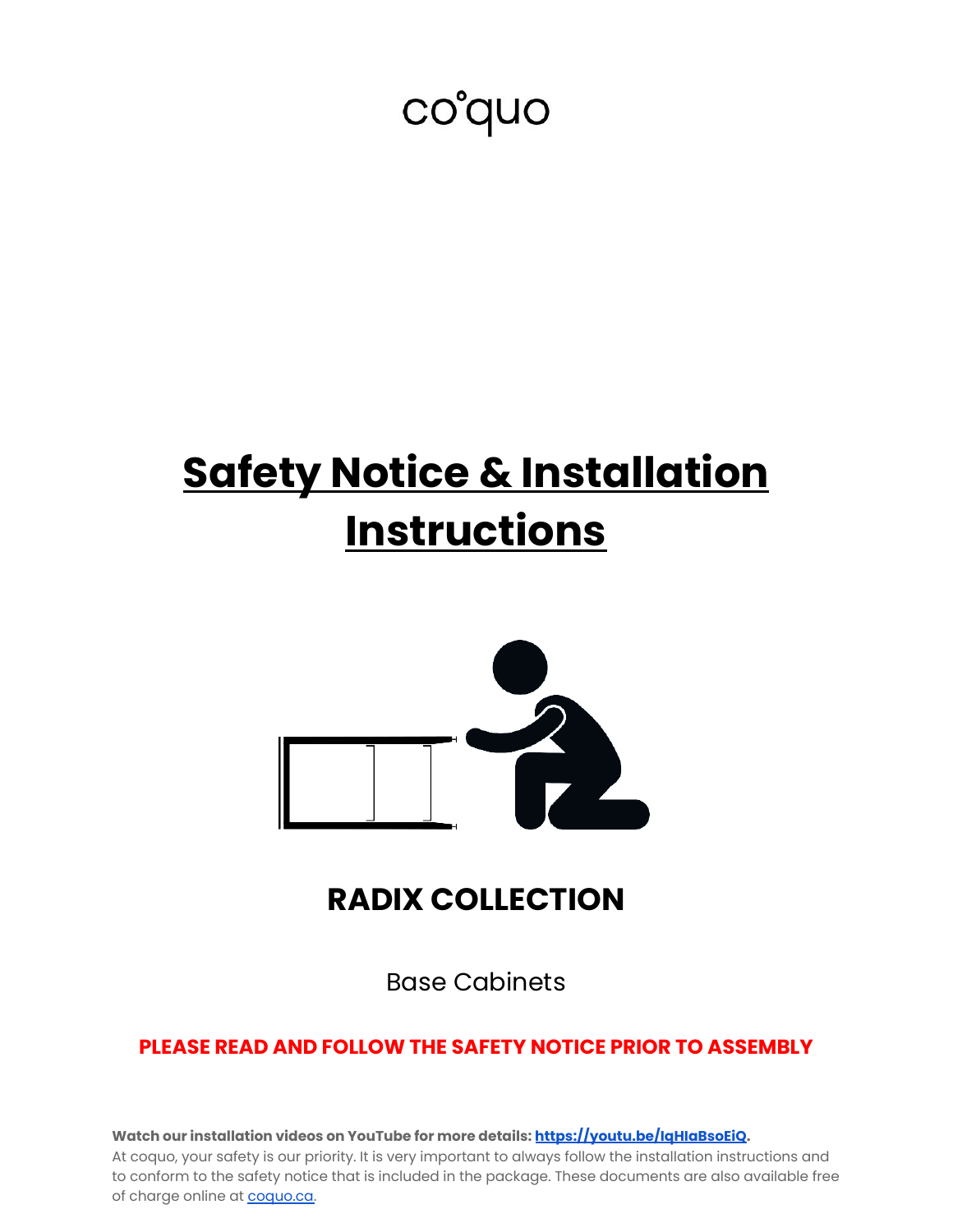# **Safety Notice**

Your safety is a priority for coquo. It is important to always follow the assembly instructions and to comply with the safety warnings included in your module's packaging. These documents are also available free of charge at coquo.ca.

# **WARNING**

Modules that are not secured to the wall with safety clips and appropriate anchors may tip and/or be a falling hazard, which can lead to accidents and/or serious injuries. To prevent a module from tipping over, it is essential to use safety clips and anchors to secure the module to the wall. Safety clips are included in the packaging. If, however, the clips are missing or misplaced, contact a modular specialist, who will be happy to send you the necessary clips free of charge. The anchors are not included in the package as the choice of anchor depends on the wall type that the modules will be affixed to. Do not hesitate to seek advice from your hardware store to properly choose the anchors that correspond to your wall type.

### **The cabinets cannot be used for climbing and they cannot support weight that exceeds the maximum limit specific to each module.**

**Safety Recommendation**: Prevent children from climbing on or clinging to furniture, islands, drawers, shelves, or doors.

**Watch our installation videos on YouTube for more details: [https://youtu.be/IqHIaBsoEiQ.](https://youtu.be/IqHIaBsoEiQ)**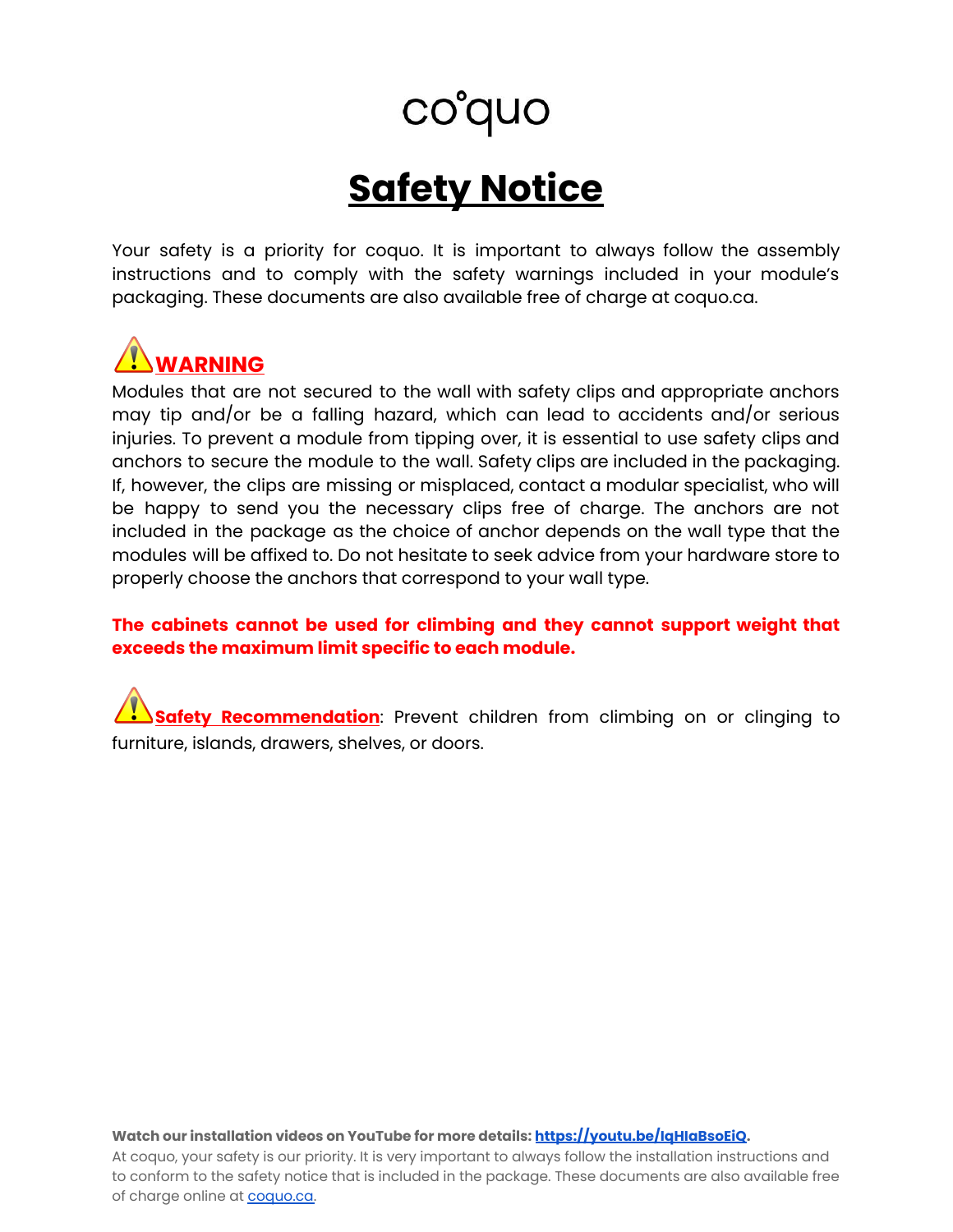co°quo

# **Safety Notice**

# BASE CABINETS: Radix and Volitare Collections

If your configuration includes a combination of several modules, it is essential to attach the modules with the appropriate safety clips. However, if the clips are missing or misplaced, contact a modular specialist, who will gladly send you the necessary clips free of charge. The modules must also be secured to the wall using the appropriate anchors for your type of wall.

Modules that are not secured to the wall with safety clips and appropriate anchors may tip and/or be a falling hazard, which can lead to accidents and/or serious injuries.

#### **Drawers**

Each drawer is designed to accommodate a maximum weight of 50 pounds (22 kg). Place heavier objects in the bottom drawer, when applicable. Oak veneer offers a solid and sturdy surface, but some kitchen accessories may leave a residue or scratch the surface.

#### Metal Shelves

Each metal shelf is designed to accommodate a maximum weight of 50 pounds (22 kg). The metal shelf is not secured to the module and can tilt if not properly positioned. Electrostatic painting provides increased strength but some kitchen accessories may leave a residue or scratch the surface.

#### Wooden Doors and Shelves

Doors are not designed to withstand weight or pressure. Each wood shelf is designed to accommodate a maximum weight of 20 pounds (9 kg). Oak veneer offers a solid and sturdy surface, but some kitchen accessories may leave a residue or scratch the surface.

#### Metal Bins

Each metal bin is designed to hold a maximum weight of 50 pounds (22 kg). In order to avoid tipping, the metal bin must be properly secured to the module according to the installation instructions. Electrostatic painting provides increased strength but some kitchen accessories may leave a residue or scratch the surface.

#### Benches or Coffee Tables

The bench or coffee table is designed to accommodate a maximum weight of 200 pounds (91 kg). The base and top surface cannot be used for climbing and they cannot support extra weight. These modules, which are not secured to the wall with safety clips, carry a risk of tipping and/or falling, which can lead to accidents and/or serious injuries.

#### **Watch our installation videos on YouTube for more details: [https://youtu.be/IqHIaBsoEiQ.](https://youtu.be/IqHIaBsoEiQ)**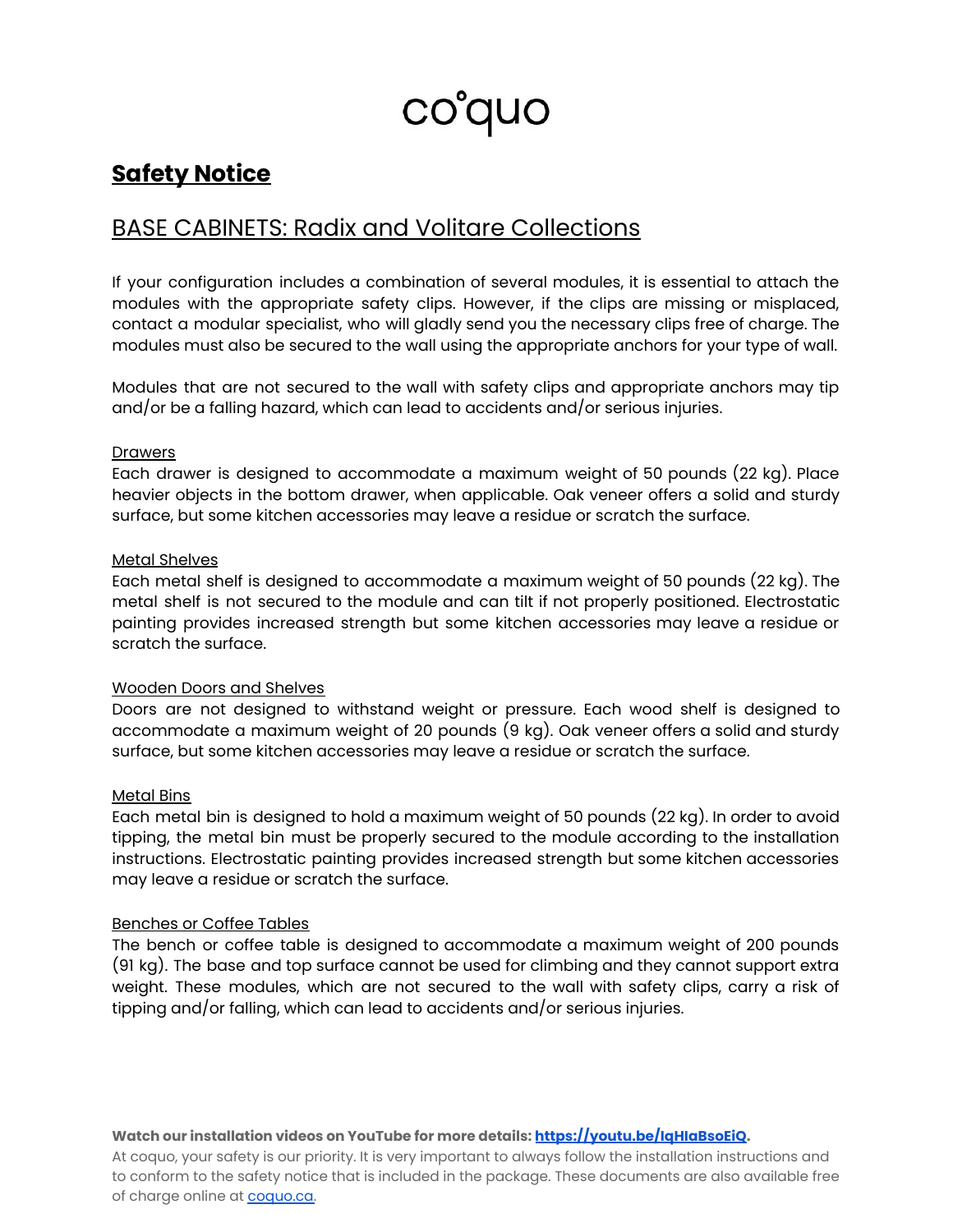#### Combination of Cabinets for Island Configuration

If your island configuration includes a combination of base cabinets, it is essential to attach the modules side by side and/or back-to-back with the appropriate safety clips. However, if the clips are missing or misplaced, contact a modular specialist, who will gladly send you the necessary clips free of charge. The modules cannot be used for climbing and they cannot support extra weight. These modules, which are not secured to the wall with safety clips, carry a risk of tipping and/or falling, which can lead to accidents and/or serious injuries.

#### Cabinet Structure

The wooden structure of the modules cannot be used for climbing and it cannot support weight that exceeds the maximum limit specific to each module.

#### **Counters**

**The module is designed to accommodate a maximum weight of 100 pounds (45 kg), including the weight of the counter.** The base cabinets include anchoring blocks that can be used to screw a wooden counter into place. For an installation including a stone counter, or any other type of surface that cannot be screwed into place, an adhesive must be used. Counters are not included.

#### Metal Feet

It is essential to use the metal feet provided in your packaging to adjust and level the module. Adjustable metal feet provide more stability. They cannot be replaced by other types of feet such as casters. The addition of a felt pad under the feet is not recommended and may affect the stability of the module. **In order to ensure the stability of the module, the 4 metal feet should be inserted and screwed in until the thread is no longer visible.** The metal feet may scratch the floor if the modules are moved or dragged. The weight of the modules, counter and accessories may cause the metal feet to leave a mark on the floor over time.

#### **Watch our installation videos on YouTube for more details: [https://youtu.be/IqHIaBsoEiQ.](https://youtu.be/IqHIaBsoEiQ)**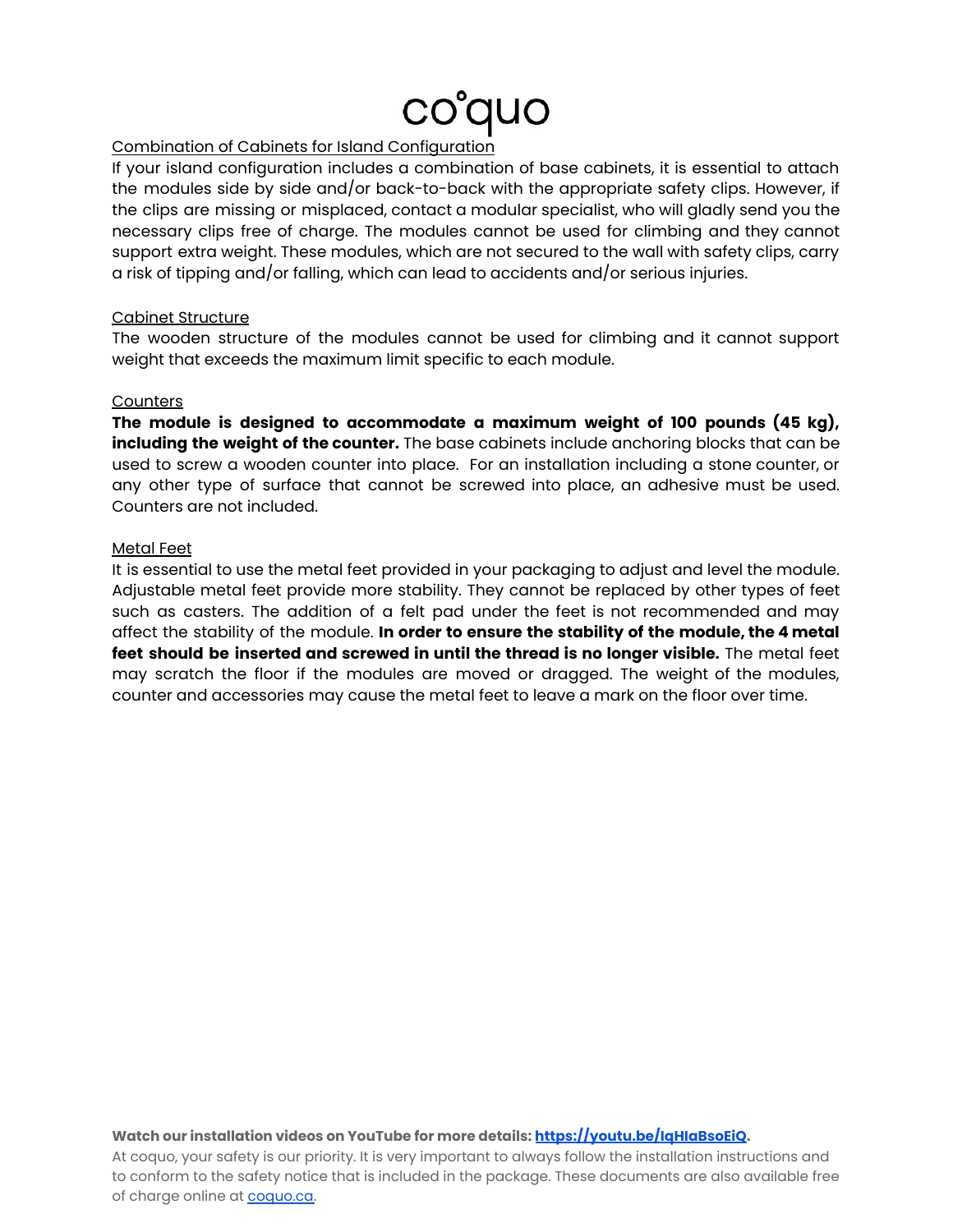# **Installation Instructions**

Coquo modules are easy to install! No need to put together a multitude of components, the modules are shipped already pre-assembled.

# **Necessary Tools**

Before beginning, be sure to have these items on hand:

A level



- A pencil
- A tape measure
- Anchors\*
	- A Phillips screwdriver

*\* The appropriate anchors should correspond to your type of wall. Anchors are not included as the* choice of anchor depends on your type of wall. Do not hesitate to ask for advice at your hardware *store.*

# **Preparation**



- Prepare your space to receive the coquo modules and invite some friends over to help you!
- Make sure that the arrow indicators for the positioning of the boxes are respected.
- Open the box on the side where the indication is marked and remove the module from the packaging, while being careful not to scratch your floor.

Your package contains:

- 1. The module
- 2. The coquo safety notice and installation instructions leaflet
- 3. The safety clip **A** (wall fastening kit) X 1
- 4. The safety clip **B** (joiner clip) X 2



Safety clip A: Wall fastening kit



Safety clip B: Joiner clip

**Watch our installation videos on YouTube for more details: [https://youtu.be/IqHIaBsoEiQ.](https://youtu.be/IqHIaBsoEiQ)**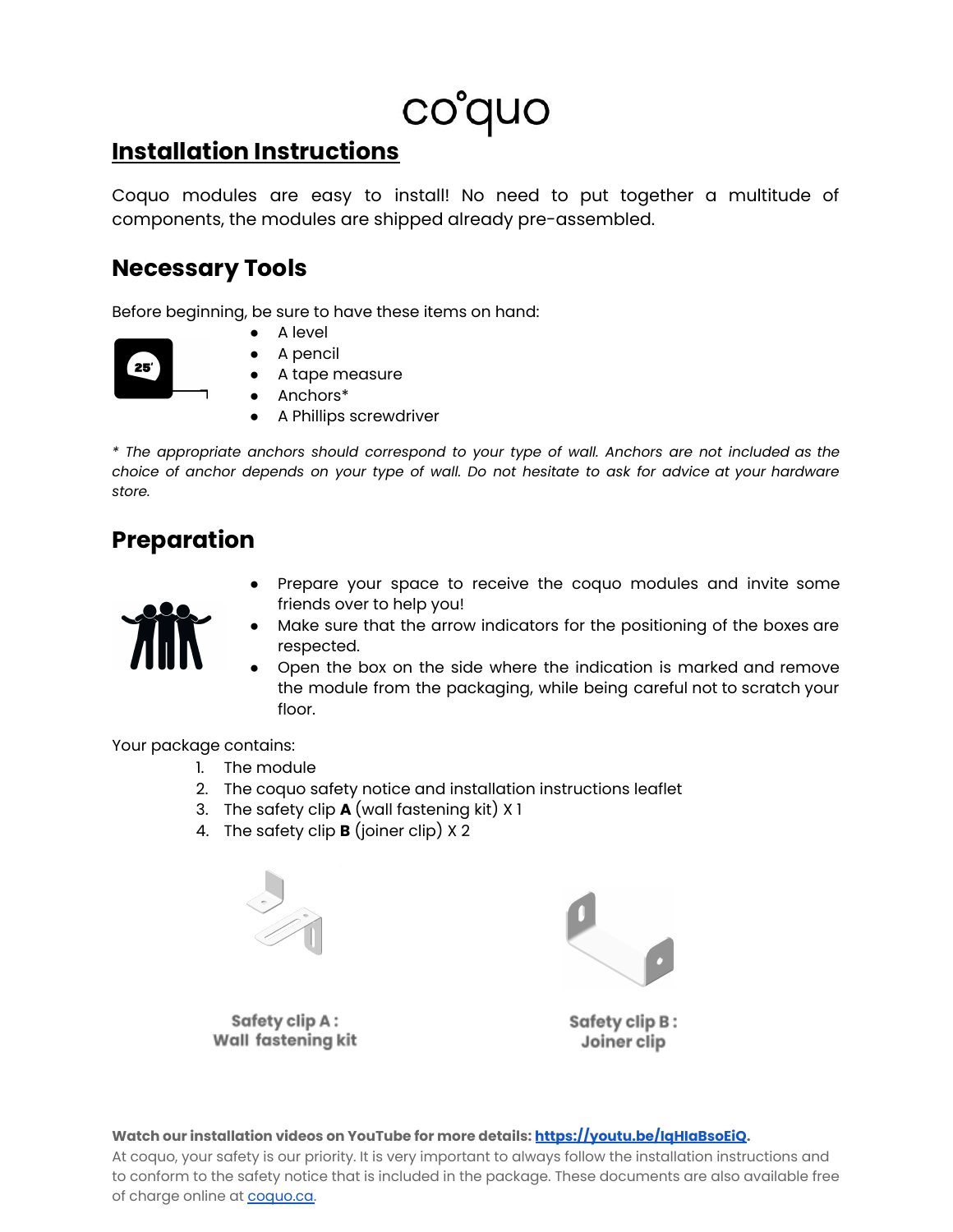# **Assembly**

### Step 1—Remove drawers

- Place the module in its upright position, pull out one of the drawers and locate the orange levers on the reverse side.
	- Remove the drawer from the module by simultaneously clamping on the orange levers under the drawer and gently lifting.
	- Place the drawer on a clean and level surface.
	- Repeat the process for the remaining drawers.

### Step 2—Feet and adjustments

● Position the module on a piece of cardboard and place it on its back.



- For ease of installation, adjust the metal feet so they are roughly 1" from the wooden leg.
- Place the module on its feet in the upright position.

### Step 3—Guides



- Using a pencil, make a mark on the wall to indicate the position of the cabinets. These marks will serve as a guide to position the modules according to your predetermined plan.
	- Position the first module in its position according to the mark on the wall.
- Using a level, adjust the height of the first module by adjusting the metal feet until the cabinet is perfectly level.
- Position the next module in place according to the guides and the predetermined plan and repeat the levelling process.
- In order to ensure the stability of the module, the 4 metal feet should be inserted and screwed in until the thread is no longer visible.

# Step 4—Safety clip A: Fastening the modules to the wall

- Using the wall bracket as a guide, trace a line on the wall which corresponds to the centre of each cabinet.
- Remove the cabinet from its position.
- Place the shorter side of the wall bracket under the traced line and make a mark that corresponds to the bottom of the long slot.
- Slide the bracket down until the mark is in the centre of the top hole and make a mark in the centre of the long slot.
- Affix the wall bracket to the wall, starting with the screw in the long slot. Be sure to use the appropriate anchors for your type of wall.
- In order to make sure that the bracket is properly positioned, slide the module temporarily back into place. The bracket should fit between the

#### **Watch our installation videos on YouTube for more details: [https://youtu.be/IqHIaBsoEiQ.](https://youtu.be/IqHIaBsoEiQ)**